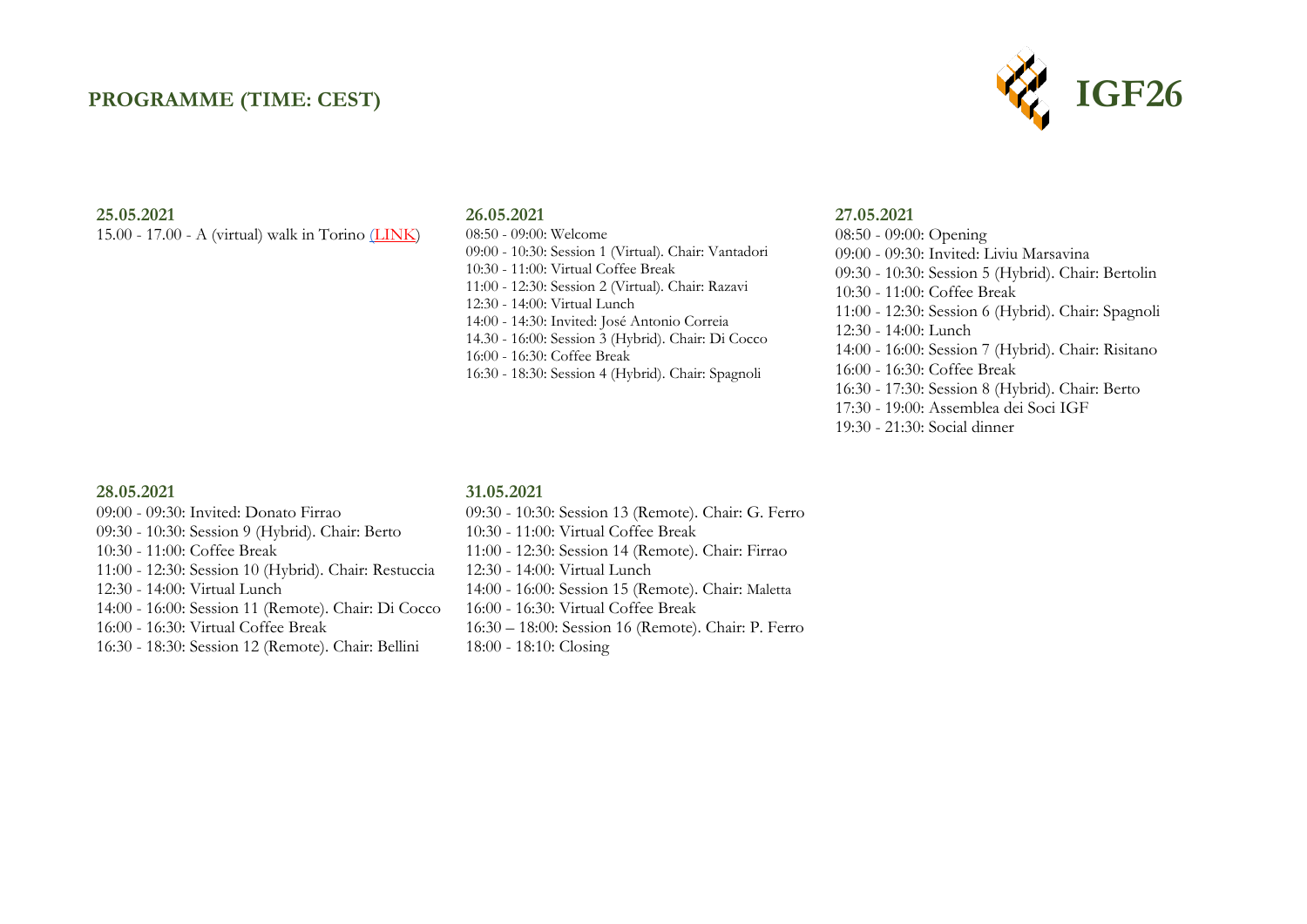## **26.05.2021 09:00 - 10:30: Session 1 (Virtual). Chairperson: Sabrina Vantadori. [DISCUSSION](https://youtu.be/7AST41dV9ak)**



| $09:00 - 09:10$ | Víctor Martínez, Sergio Cicero, Borja<br>Arroyo                                                                    | 2: Effect of graphene on the fracture behaviour of 3D printed<br>PLA SENB specimens                      | https://youtu.be/XyIhMN0 LbM                                        |
|-----------------|--------------------------------------------------------------------------------------------------------------------|----------------------------------------------------------------------------------------------------------|---------------------------------------------------------------------|
| $09:10 - 09:20$ | Alexey Fedorenko, Boris Fedulov, Sergey<br>Jurgenson, Evgeny Lomakin                                               | 20: 3D lattice-based structural elements for industrial application                                      | $\frac{https://voutu.be/x7IZ3eNIoOw}{https://voutu.be/x7IZ3eNIoOw}$ |
| $09:20 - 09:30$ | Zhuo Xu, Elena Medori, Fabrizio Sarasini,<br>Seyed Mohammad Javad Razavi                                           | 78: Quasi-static behavior of 3D printed lattice structures of<br>various scales                          | https://youtu.be/Ie3IgsLiiko                                        |
| $09:30 - 09:40$ | Drazan Kozak, Katarina Monkova, Marina<br>Franulovic, Darko Damjianovic, Petar<br>Monka, Dorian Turk, David Liovic | 85: Finite element analysis of ABS printed lattice structure                                             | https://youtu.be/i8wDktIFNt0                                        |
| $09:40 - 09:50$ | Tomas Doktor, Tomas Fila, Petr Zlamal,<br>Petr Koudelka, Daniel Kytyr, Ondrej<br>Jirousek                          | 115: Effect of polymeric fillers on Poisson's function of<br>additively manufactured auxetics            | https://youtu.be/JlH Y0o3cAM                                        |
| $09:50 - 10:00$ | T. Hachimi, F. Majid, N. Naboulsi, R.<br>Rhanim, N. Zekriti, H. Rhanim                                             | 172: Design and manufacturing of a 3D printer filaments<br>extruder                                      | https://youtu.be/YFMxlN2asak                                        |
| $10:00 - 10:10$ | N. Naboulsi, F. Majid, T. Hachimi, R.<br>Rhanim, N. Zekriti, H. Rhanim                                             | 173: Modeling and control of 3D filament extruder                                                        | https://youtu.be/VhvVyNP1AWM                                        |
|                 | 10:10 - 10:20 Marcos Sánchez, Sergio Cicero                                                                        | 62: Multi-wall carbon nanotubes do not seem to improve the<br>fracture behaviour of the epoxy matrix     | https://youtu.be/mhICtryCICw                                        |
| $10:20 - 10:30$ | Zhuo Xu, Rakel Fostervold, Seyed<br>Mohammad Javad Razavi                                                          | 74: Scale effect on the mechanical behavior of PLA specimens<br>fabricated via Fused Deposition Modeling | https://youtu.be/mZQQBFkQGhM                                        |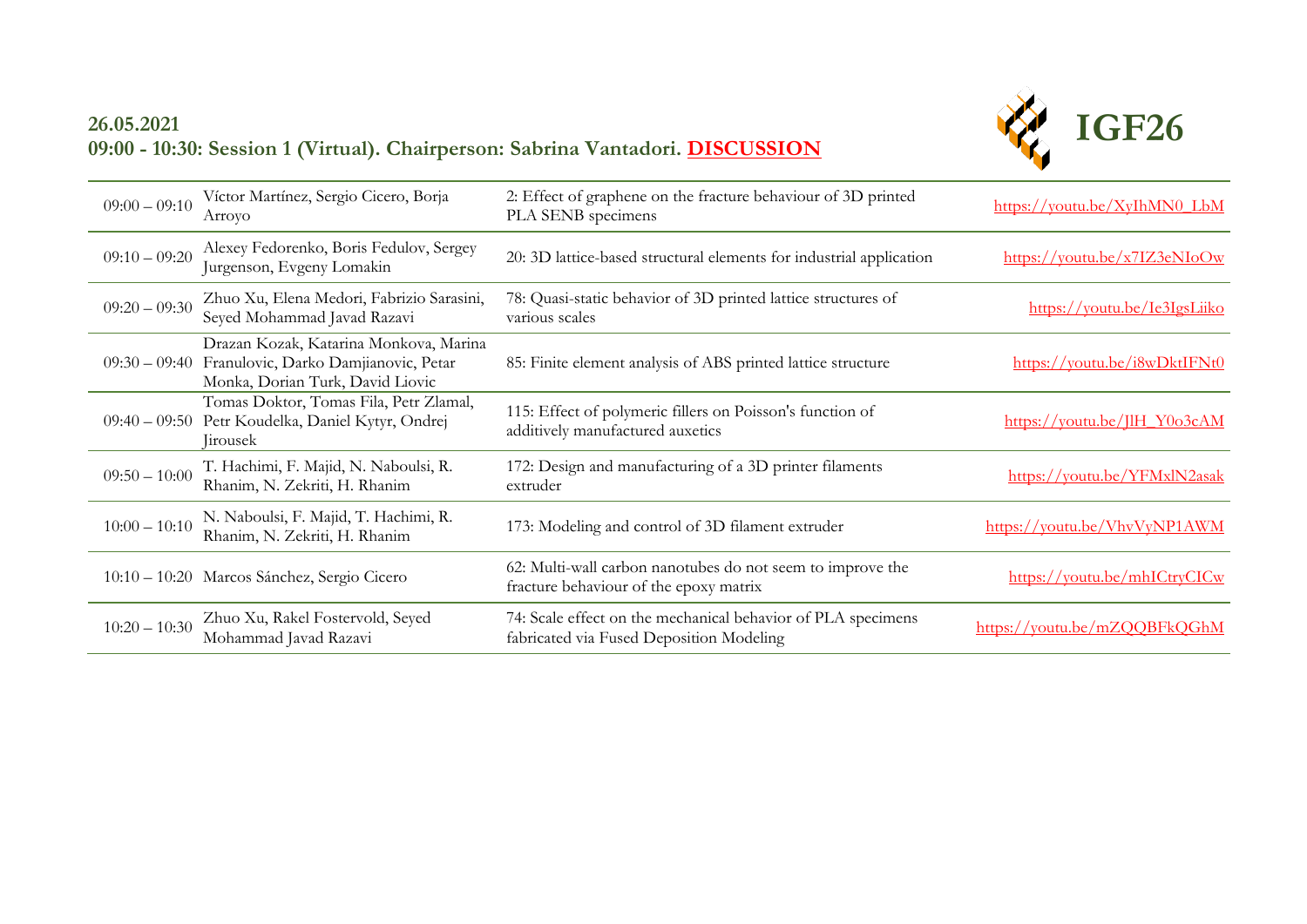## **26.05.2021 11:00 - 12:30: Session 2 (Virtual). Chairperson: Javad Razavi. [DISCUSSION](https://youtu.be/7AST41dV9ak)**



| $11:00 - 11:10$ | Zhuo Xu, Rakel Fostervold, Seyed<br>Mohammad Javad Razavi                                                      | 75: Thickness effect on the mechanical behavior of PLA<br>specimens fabricated via Fused Deposition Modeling | $\frac{\text{https://voutu.be/rH9ZIWE2mo0}}{h}$ |
|-----------------|----------------------------------------------------------------------------------------------------------------|--------------------------------------------------------------------------------------------------------------|-------------------------------------------------|
| $11:10 - 11:20$ | Jamaloddin Jamali, Ahmad Ashknani, Ali<br>Al-Kanderi, Fajer Hussain                                            | 77: Mode I Fracture Testing of polymers                                                                      | https://voutu.be/Mn-8SVKk8BU                    |
|                 | Elvira Wahyu Arum Fanani, Eko Surojo,<br>11:20 - 11:30 Aditya Rio Prabowo, Dody Ariawan,<br>Hammar Ilham Akbar | Recent Development in Aluminum Matrix Composite Forging:<br>Effect on the Mechanical and Physical Properties | https://youtu.be/ewRZIKXVA3A                    |
| $11:30 - 11:40$ | R.N.F. Brito, R.D.S.G. Campilho, R.D.F.<br>Moreira, I.J. Sanchez-Arce                                          | 166: Composite stepped-lap adhesive joint analysis by cohesive<br>zone modelling                             | https://youtu.be/ih4hAtVkalY                    |
| $11:40 - 11:50$ | F. Furgiuele, C. Maletta, M. Tului, R.J.K.<br>Wood                                                             | 164: Wear behavior of cold sprayed Stellite-6 coatings during<br>reciprocated dry sliding                    | https://voutu.be/vlZjCPD3gTU                    |
|                 | 11:50 - 12:00 A. Mondal, D. Pilone, A. Brotzu, F. Felli                                                        | 176: Effect of heat treatment on mechanical properties of<br>FeMnAlC alloys                                  | https://youtu.be/ACw9dQNdfz4                    |
|                 | 12:00 - 12:10 L. Mingazzi, F. Freddi                                                                           | 15: Phase-field simulations of cover cracking in corroded RC<br>beams                                        | https://youtu.be/xRCXCQiFKiE                    |
|                 | $12:10-12:20$ N. Vaysfeld, O. Pozhylenkov                                                                      | 50: Stress state of an elastic rectangular domain under steady load                                          | https://youtu.be/rlrayH0MK1Y                    |
|                 | 12:20 - 12:30 Mikhail Sh Nihamkin, Danil G. Solomonov                                                          | 112: Fatigue damage accumulation in laminated carbon/epoxy<br>plastics                                       | https://youtu.be/ILvaMZ4xItU                    |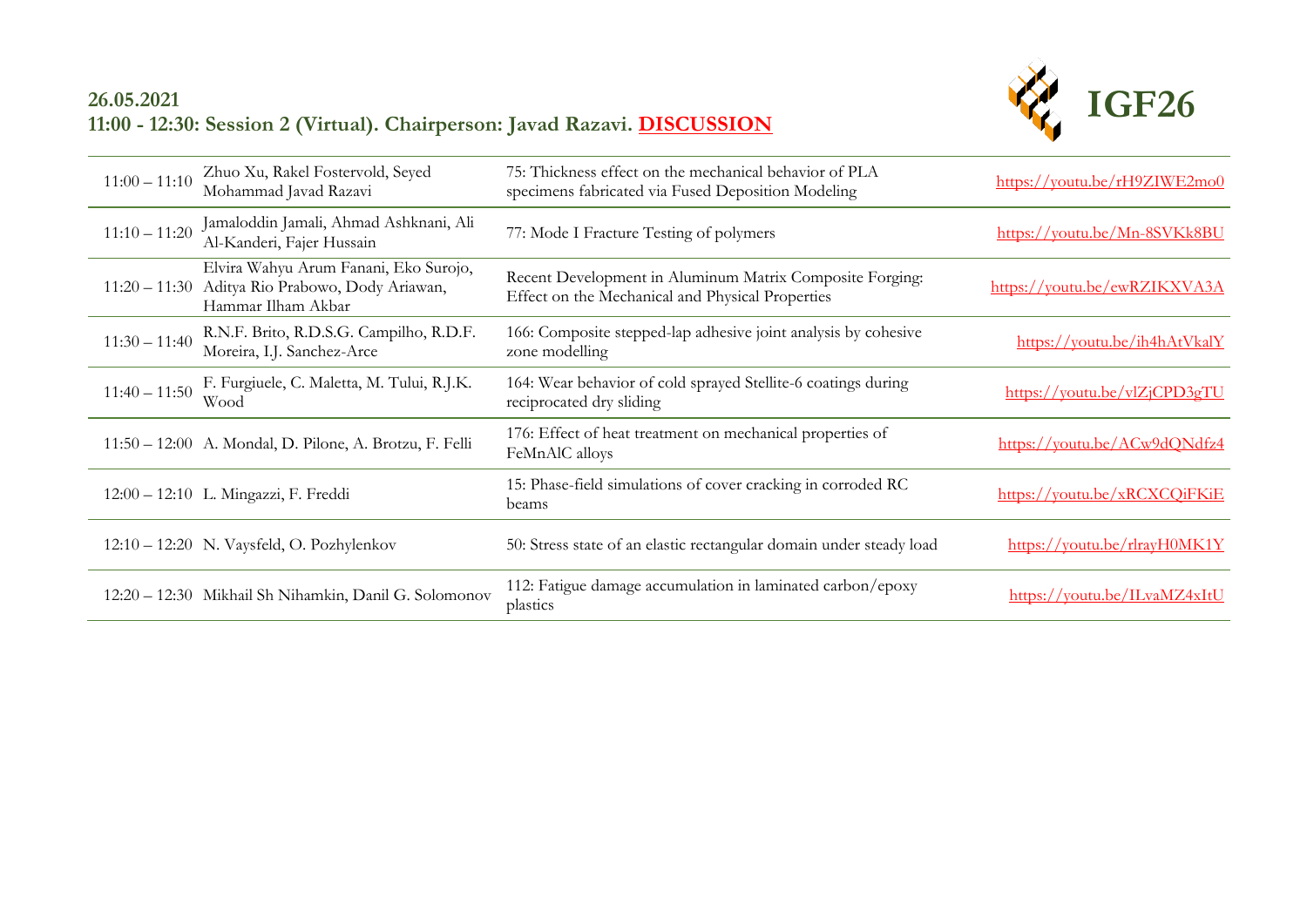## **26.05.2021 14:00 - 16:00: Session 3 (Hybrid). Chairperson: Vittorio Di Cocco. [DISCUSSION](https://youtu.be/Rid8hBf_5-8)**



| $14:00 - 14:30$ | José Antonio Correia                                                                      | <b>INVITED:</b> An Overview of Fatigue Strength Modelling -<br>Global and Local Approaches                                                             | https://youtu.be/WfZ 6ABKmcs                    |
|-----------------|-------------------------------------------------------------------------------------------|--------------------------------------------------------------------------------------------------------------------------------------------------------|-------------------------------------------------|
| $14:30 - 14:40$ | Riccardo Caivano, Andrea Tridello, Davide<br>Paolino, Filippo Berto                       | 63: Defect-Driven Topology Optimisation: TopFat algorithm<br>extended to commercial software for wide-ranging applications                             | https://voutu.be/7AISkG95tOI                    |
| $14:40 - 14:50$ | Panagiotis N. Lympropoulos, Efstathios E.<br>Theotokoglou                                 | 64: Numerical investigation of pentamodes' crack propagation                                                                                           | https://youtu.be/kW9XA1YRSN4                    |
| $14:50 - 15:00$ | G. Meneghetti, M Ricotta, M. Sorgato, M.<br>Zappalorto                                    | 81: Notch effect in the tensile and compressive quasi-static<br>behaviour of 40% short glass fibre - PPS reinforced composites                         | https://youtu.be/WxWu1DVv4Bw                    |
|                 | 15:00 - 15:10 Marco Maurizi, Chao Gao, Filippo Berto                                      | 99: Mechanical properties prediction of 2-D interlocking<br>structures using deep-learning methods                                                     | https://youtu.be/rZ4eKJvNFuA                    |
| $15:10 - 15:20$ | Domenico Ammendolea, Fabrizio Greco,<br>Paolo Lonetti, Arturo Pascuzzo                    | 128: An effective modeling approach based on the ALE and M-<br>integral for simulating crack propagation under thermo-<br>mechanical loadings.         | https://youtu.be/wlEXNfeP3Iw                    |
| $15:20 - 15:30$ | Stavros K. Kourkoulis, Christos F.<br>Markides, Ermioni D. Pasiou                         | 79: The critical influence of "tiny" geometrical details on the<br>stress field in a Brazilian Disc with a central notch of finite width<br>and length | https://voutu.be/DXEd3xfSSVo                    |
|                 | 15:30 - 15:40 Mikhail Tretyakov, Valerii Wildemann                                        | 135: Computational and experimental study of strain localization<br>processes on the postcritical stage of deformation                                 | https://youtu.be/3TPgeZDza4Q                    |
|                 | 15:40 - 15:50 M. R. Tyutin, L.R. Botvina, A.V. Ioffe                                      | 139: Effects of long-term operation on mechanical and physical<br>characteristics of structural materials                                              | https://youtu.be/DtJTX5PWXqU                    |
| $15:50 - 16:00$ | Pietro Tonolini, Lorenzo Montesano,<br>Annalisa Pola, Ettore Landriani, Marcello<br>Gelfi | 144: The effect of laser-cladding on the wear behavior of gray<br>cast iron disc brake                                                                 | $\frac{\text{https://voutu.be/xNZpqxx0Hg8}}{h}$ |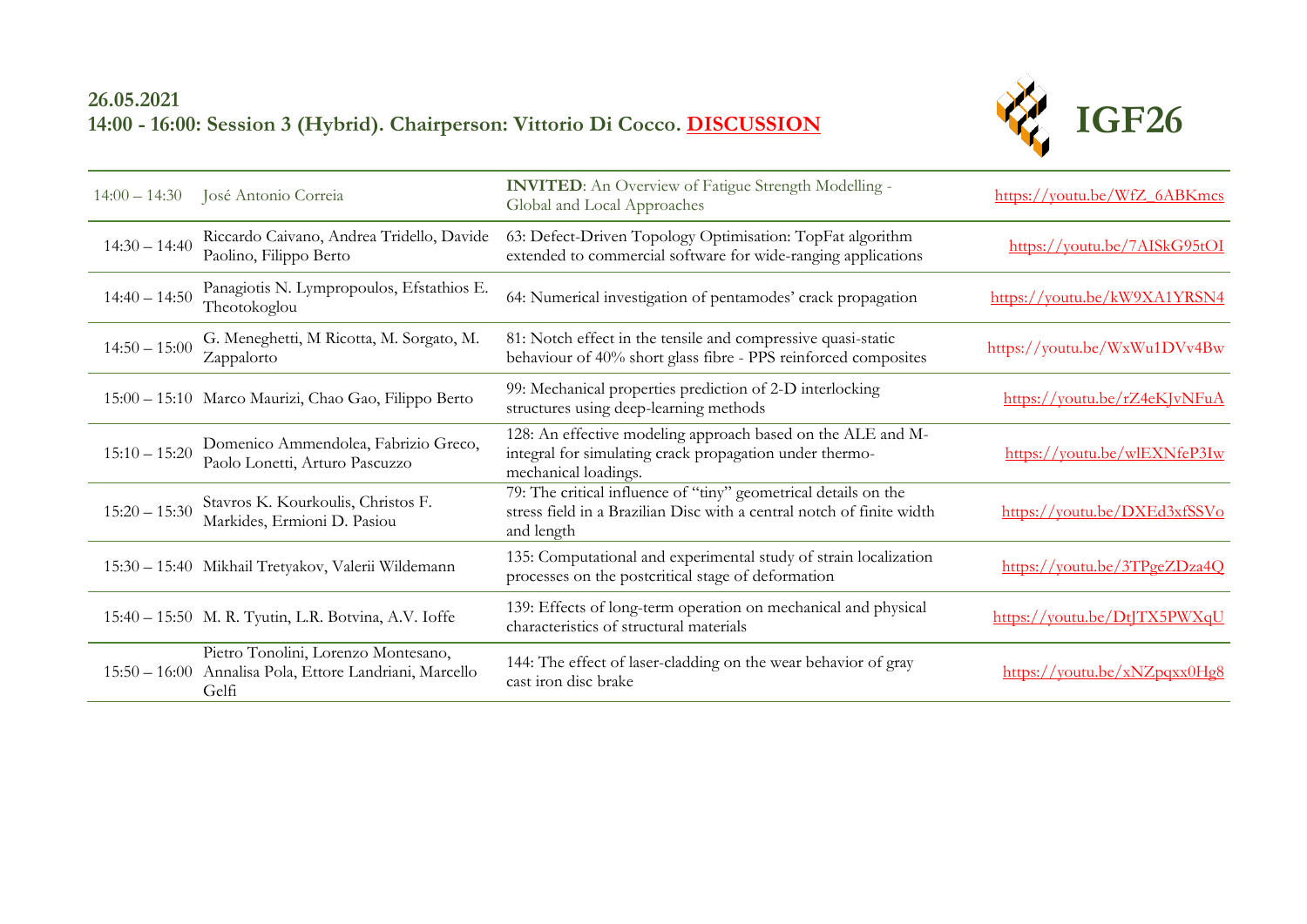## **26.05.2021 16:30 - 18:30: Session 4 (Hybrid). Chairperson: Andrea Spagnoli. [DISCUSSION](https://youtu.be/Rid8hBf_5-8)**



|                 | Costanzo Bellini, Filippo Berto, Vittorio Di<br>16:30 - 16:40 Cocco, Francesco Iacoviello, Larisa Patricia<br>Mocanu, Javad Razavi | 5: Additive Manufacturing processes for metals and effects of<br>defects on mechanical strength: a review            | https://youtu.be/fJBn5eZN3ts                                      |
|-----------------|------------------------------------------------------------------------------------------------------------------------------------|----------------------------------------------------------------------------------------------------------------------|-------------------------------------------------------------------|
| $16:40 - 16:50$ | N. Della Ripa, D. S. Paolino, A. A. Morese,<br>A. Tridello                                                                         | 134: Numerical modelling of the mechanical response of lattice<br>structures produced through AM                     | https://youtu.be/-dDmfOyZCbY                                      |
| $16:50 - 17:00$ | R. Brighenti, A. Spagnoli, M. Terzano, M.P.<br>Cosma                                                                               | 131: Fracture of polymeric materials: linking continuum and<br>molecular models                                      | https://youtu.be/-bRZivn7f-k                                      |
| $17:00 - 17:10$ | Andrea Spagnoli, Riccardo Albertini,<br>Michele Terzano, Edoardo Raposio                                                           | 69: Computational mechanical modeling of human skin for the<br>simulation of reconstructive surgery procedures       | https://voutu.be/ykHfgFnlSfI                                      |
|                 | 17:10 - 17:20 A. Sapora, G. Efremidis, P. Cornetti                                                                                 | 71: Comparison between two nonlocal criteria: A case study on<br>pressurized holes                                   | https://voutu.be/JYmCKh8UgfE                                      |
|                 | Dario Santonocito, Giacomo Risitano,<br>17:20 - 17:30 Fabiana Nicita, Gabriele Cervino, Dario<br>Milone                            | 148: Finite Element Analysis of OT Bridge Fixed Prosthesis<br>System                                                 | https://youtu.be/YyUUVICUtpk                                      |
| $17:30 - 17:40$ | R.V.F. Faria, R.D.S.G. Campilho, P.J.A.<br>Goncalves, R.J.B. Rocha, I.J. Sanchez-Arce                                              | 167: Numerical analysis by XFEM of hybrid T-peel joints                                                              | https://youtu.be/09430g4AX0c                                      |
|                 | 17:40 - 17:50 Slobodanka Boljanović, Andrea Carpinteri                                                                             | 168: Evaluation of driving mode progression coupled with<br>overload effect                                          | https://voutu.be/ $Xc5pL1sZ$ 2E                                   |
|                 | Hana Simonova, Martin Lipowczan, Iva<br>17:50 - 18:00 Rozsypalova, Petr Danek, David Lehky,<br>Pavla Rovnanikova, Zbynek Kersner   | 14: Fracture parameters of alkali-activated aluminosilicate<br>composites with ceramic precursor: durability aspects | https://youtu.be/BkzhQM49fMk                                      |
|                 | Eleonora Congiu, Giuseppe Carlo Marano,<br>18:00 - 18:10 Bruno Brisighella, Luigi Fenu, Mariangela<br>Deligia                      | 16: Structural optimization of Composite Steel Trussed-Concrete<br>Beams                                             | $\frac{https://voutu.be/S263jS9Vrs}{https://voutu.be/S263jS9Vrs}$ |
| $18:10 - 18:20$ | Derouiche Sami, Bouziane Salah, Bouzerd<br>Hamoudi                                                                                 | 17: Mixed Finite Element for Kinking Crack Analysis in an<br>Orthotropic Media                                       | https://youtu.be/iR3CXH9yxUg                                      |
| $18:20 - 18:30$ | L. Vigna, A. Calzolari, G. Galizia, G.<br>Belingardi, D.S. Paolino                                                                 | 29: Effect of impact velocity and friction on the in-plane<br>crashworthiness of composite plates                    | https://youtu.be/hawEjZ H4f4                                      |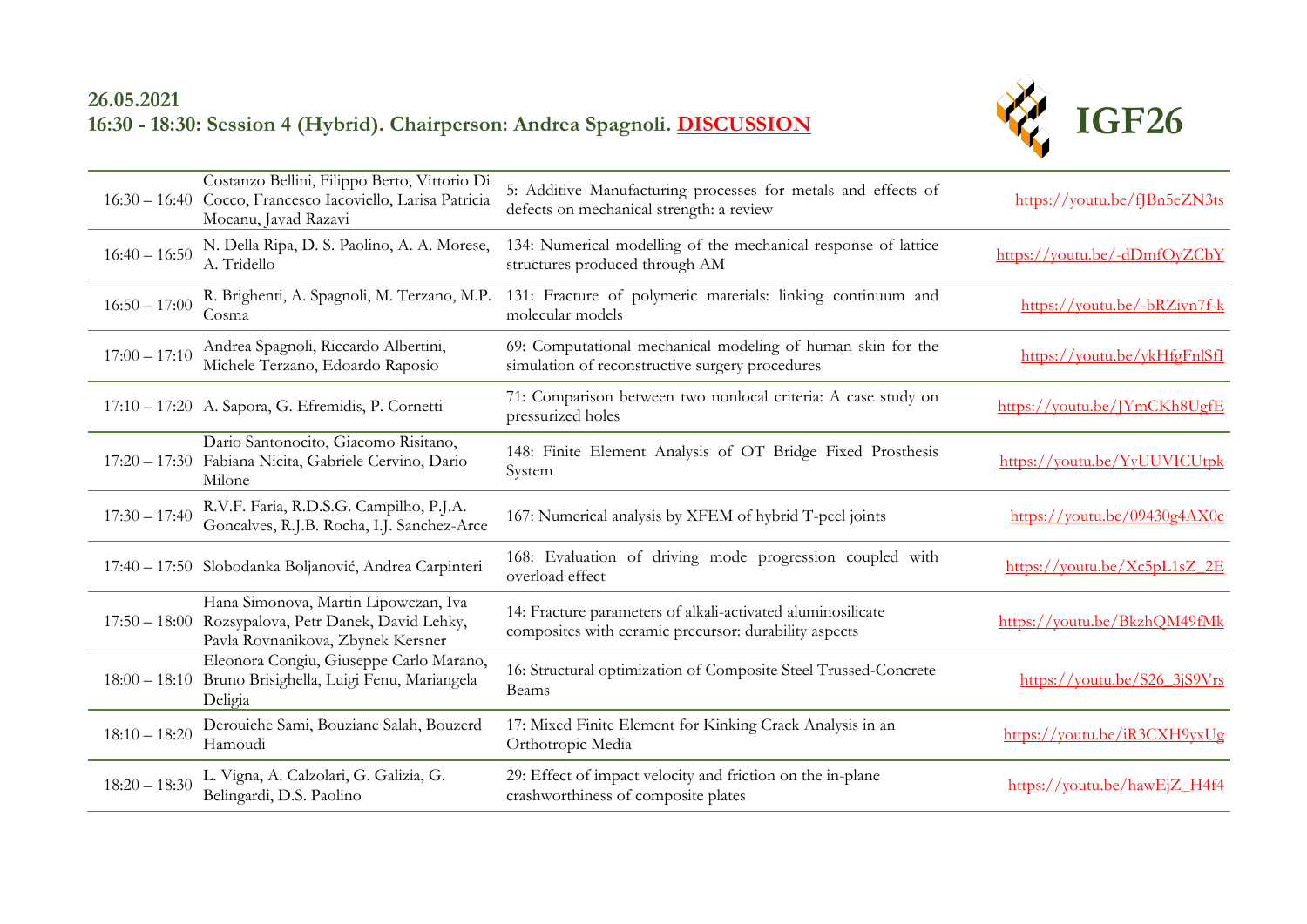## **27.05.2021 09:00 - 10:30: Session 5 (Hybrid). Chairperson: Chiara Bertolin. [DISCUSSION](https://youtu.be/netFRUmETK4)**



| $09:00 - 09:30$ | Liviu Marsavina                                                                                                                  | <b>INVITED:</b> The assessment of fracture in cellular materials                                                                                 | $\frac{https://voutu.be/kNp7tnPOIJM}{https://voutu.be/kNp7tnPOIJM}$ |
|-----------------|----------------------------------------------------------------------------------------------------------------------------------|--------------------------------------------------------------------------------------------------------------------------------------------------|---------------------------------------------------------------------|
|                 | Costanzo Bellini, Vittorio Di Cocco,<br>09:30 - 09:40 Francesco Iacoviello, Larisa Patricia<br>Mocanu                            | 76: CFRP/aluminium fibre metal laminates: numerical model for<br>mechanical properties simulation                                                | https://youtu.be/Ondq5rz2-08                                        |
|                 | Danilo D'Andrea, Alessandro Pistone,<br>09:40 - 09:50 Giacomo Risitano, Dario Santonocito,<br>Lorenzo Scappaticci, Fabio Alberti | 110: Tribological characterization of a hip prosthesis in Si3N4-<br>TiN ceramic composite made with Electrical Discharge<br>Machining (EDM)      | https://youtu.be/wpEIo8IthgM                                        |
|                 | Andrea Pranno, Umberto de Maio, Fabrizio<br>09:50 - 10:00 Greco, Raimondo Luciano, Lorenzo<br>Leonetti                           | 141: Stability analysis at the micro- and macro-scales in periodic<br>bioinspired composites                                                     | https://youtu.be/1pyobzyxajw                                        |
|                 | Elio Matteo Curcio, Stefano Rodinò, Carlo<br>10:00 - 10:10 Greco, Emanuele Sgambitterra, Pietro<br>Magarò, Carmine Maletta       | 159: Shape memory alloy reinforced composites: functional and<br>structural response induced by thermal activation                               | https://youtu.be/JeGi87uDlfw                                        |
| $10:10 - 10:20$ | Umberto de Miaio, David Cendon, Fabrizio<br>Greco, Lorenzo Leonetti, Paolo Nevone<br>Blasi, Andrea Pranno                        | 6: Finite element analysis of concrete cracking: a comparative<br>study between a refined diffuse interface model and an<br>embedded crack model | https://youtu.be/c2MpQFFsP0w                                        |
| $10:20 - 10:30$ | Valerii Matveenko, Natalia Kosheleva,<br>Grigorii Serovaev, Georgii Gusev                                                        | 31: On application of distributed FOSs embedded into material<br>for the mechanical state monitoring of civil structures                         | https://youtu.be/g6nhTrHMtNo                                        |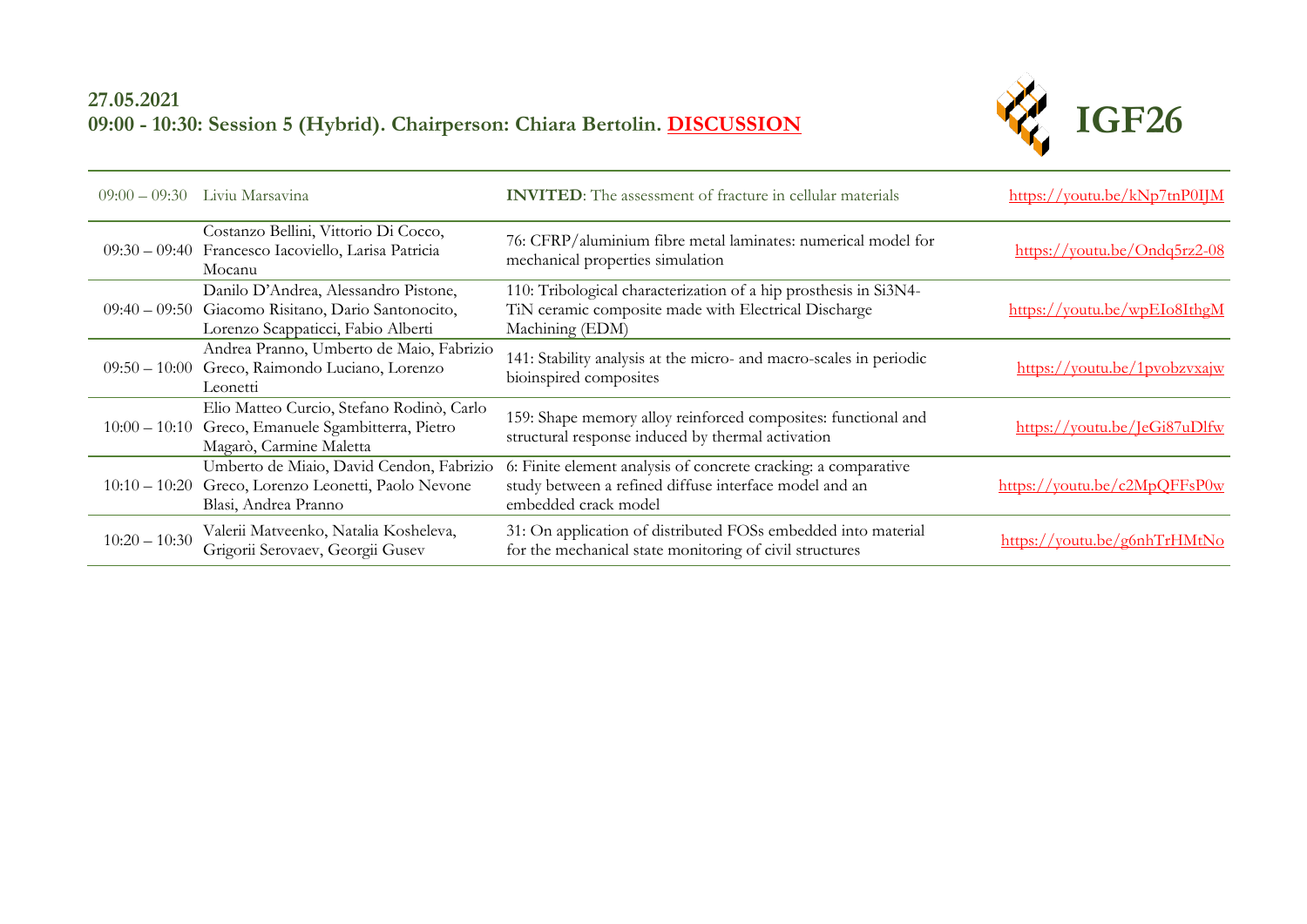## **27.05.2021 11:00 - 12:30: Session 6 (Hybrid). Chairperson: Andrea Spagnoli. [DISCUSSION](https://youtu.be/netFRUmETK4)**



| $11:00 - 11:10$ | Fabrizio Pittau, Fabio Doveri, Mario Lucio<br>Puppio, Fausto Mistretta, Mauro Sassu                                                                         | 32: Experimental tests on vapor and gas permeability of concrete<br>boxes                                                                                | https://youtu.be/A8ztg5wVAWw                                        |
|-----------------|-------------------------------------------------------------------------------------------------------------------------------------------------------------|----------------------------------------------------------------------------------------------------------------------------------------------------------|---------------------------------------------------------------------|
|                 | 11:10 - 11:20 Anas Ibraheem, Yulia Pronina                                                                                                                  | 73: Accounting for shallow foundation settlement in the analysis<br>and design of multi-storey frame buildings: development of a<br>new software package | https://youtu.be/OPFfHH8sOKY                                        |
| $11:20 - 11:30$ | Michal Vyhlidal, Iva Rozsypalovam Hana<br>Simonova, Barbara Kucharczykova, Leona<br>Vavro, Martin Vavro, Jiri Nemecek, Pavla<br>Rovnanikova, Zbynek Kersner | 80: Influence of rock inclusion composition on fracture response<br>of cement composite specimens                                                        | $\frac{https://voutu.be/i0NzffbQtmQ}{https://voutu.be/i0NzffbQtmQ}$ |
| $11:30 - 11:40$ | H. Suiffi, A. El Maliki, M. Dalal, O.<br>Cherkaoui                                                                                                          | 84: Study of the durability of a concrete composite mixed with<br>polypropylene fibers                                                                   | https://youtu.be/Wpd3Mky4MMw                                        |
| $11:40 - 11:50$ | D.Triantis, I. Stavrakas, A. Loukidis, E.D.<br>Pasiou, S.K.Kourkoulis                                                                                       | 116: Exploring the acoustic activity in marble specimens under<br>tension while entering into the stage of impending fracture                            | $\frac{https://voutu.be/chH LDn qY}{https://voutu.be/chH LDn qY}$   |
|                 | 11:50 - 12:00 Evgeny Lomakin, Boris Fedulov                                                                                                                 | 28: Limit plastic state of notched solids with properties<br>dependent on the type of external forces                                                    | https://youtu.be/feQSeyqEnWE                                        |
|                 | 12:00 - 12:10 R. Branco, J.D. Costa, P. Prates, F. Berto                                                                                                    | 48: A cyclic elastic-plastic SED framework for fatigue life<br>assessment in notched components subjected to multiaxial<br>loading                       | https://voutu.be/YdtVIVNARzk                                        |
| $12:10 - 12:20$ | Yury Matvienko, Vladimir Pisarev,<br>Svyatoslav Eleonsky                                                                                                    | 58: Low-cycle fatigue damage accumulation near cold-expanded<br>hole by secondary hole drilling data                                                     | https://voutu.be/28rtS2VAX80                                        |
|                 | 12:20 - 12:30 P. Ferro, A. Fabrizi, F. Bonollo, F. Berto                                                                                                    | 45: Influence of aluminium casting alloys chemical composition<br>on the interaction with a 304L stainless steel insert                                  | https://youtu.be/7RQ qVhxi6U                                        |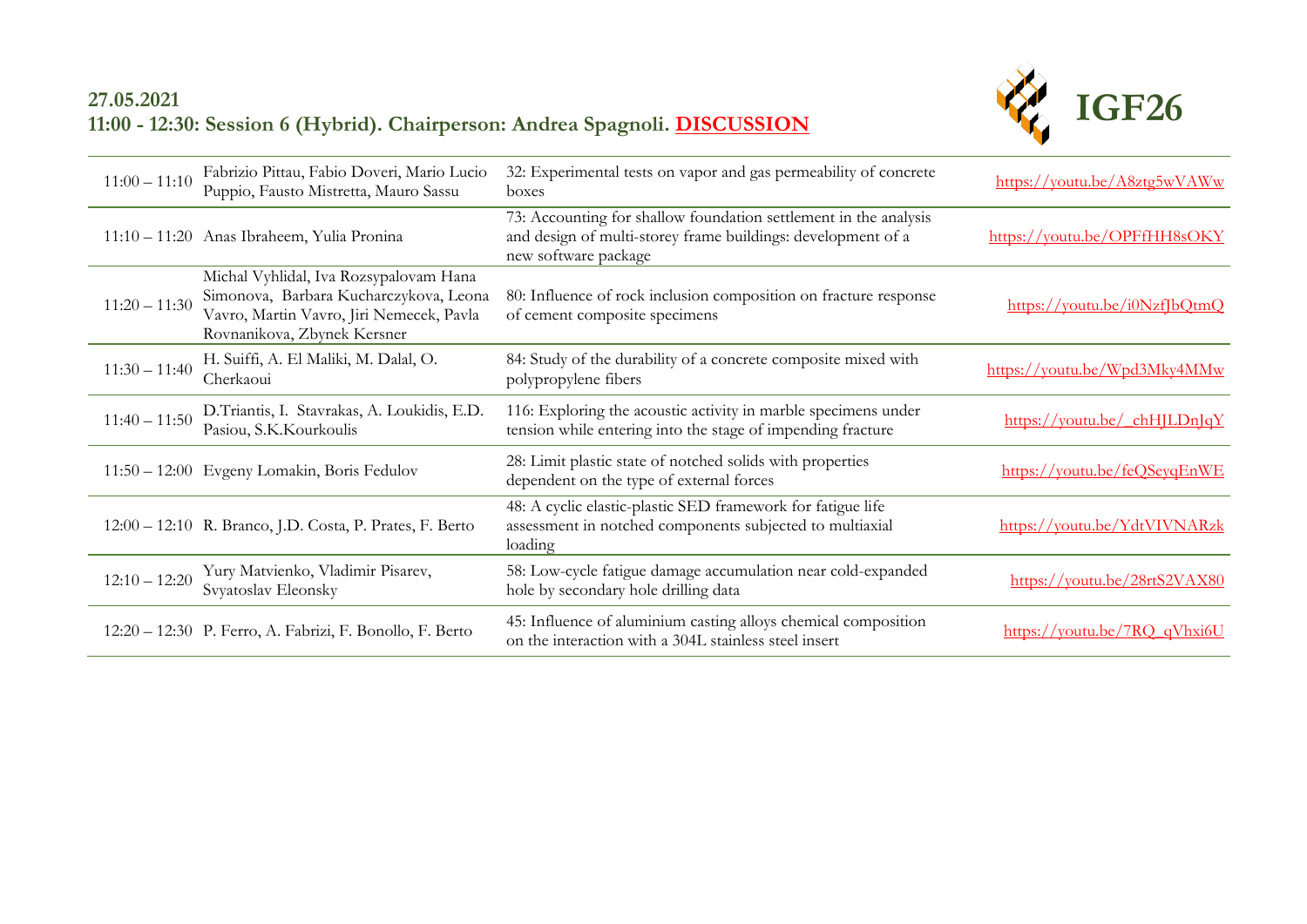# **27.05.2021 14:00 - 16:00: Session 7 (Hybrid). Chairperson: Giacomo Risitano. [DISCUSSION](https://youtu.be/wlRPDT1l024)**



|                             | 14:00 - 14:10 Irina A. Evstafeva, Yulia G. Pronina                                                                | 72: A thin-walled pipe exposed to corrosion under pressure and<br>nonuniform heating                                            | https://youtu.be/PvJVNPJzjzs |
|-----------------------------|-------------------------------------------------------------------------------------------------------------------|---------------------------------------------------------------------------------------------------------------------------------|------------------------------|
| $14:10 - 14:20$             | G. Mariggio, S. Dalle Vacche, R.<br>Bongiovanni, M. Corrado                                                       | 113: Analysis of the durability of a functional coating against<br>glass stress corrosion                                       | https://youtu.be/i5Q6xpOufc8 |
| $14:20 - 14:30$             | C. Boursier Niutta, A. Tridello, G.<br>Belingardi, D. S. Paolino                                                  | 118: An innovative nondestructive technique for the local<br>assessment of residual elastic properties in damaged composites    | https://youtu.be/Ij1M0WMG67E |
|                             | 14:30 - 14:40 Mohammad Azadi, Hanieh Aroo                                                                         | 171: Sensitivity analysis of stress, pre-corrosion, nano-particles<br>and heat treatment on fatigue lifetime of aluminum alloy  | https://youtu.be/ssT1G9qhXvI |
|                             | 14:40 - 14:50 Anna Fesenko, Nataly Vaysfel'd                                                                      | 52. The dynamical problem for the infinite elastic layer with a<br>cylindrical cavity                                           | https://youtu.be/ IjsMmtMSoY |
|                             | 14:50 - 15:00 K. Mysov, N. Vaysfeld                                                                               | 65: The dynamical stress concentration near a cone-shaped crack<br>in a twice-truncated elastic cone                            | https://voutu.be/1J5BFUNHZgU |
| $15:00 - 15:10$             | N.A. Sazhenkov, M. Sh Nikhamkin, T.<br>Stergiou, K.P. Baxevanakis                                                 | 106: Experimental study of AlMg6 alloy mechanical and ballistic<br>characteristics at different temperatures and loading speeds | https://youtu.be/ SWa8DK227k |
| $15:10 - 15:20$ S.V. Uvarov |                                                                                                                   | 126: Dynamic and quasistatic interlaminar shear strength of<br>carbon fiber laminate under bi-axial loading conditions          | https://youtu.be/JSOLrnyT5M0 |
|                             | 15:20 - 15:30 Irina A. Bannikova, Sergey V. Uvarov                                                                | 137: Scaling laws in fragmentation dynamics of rock materials                                                                   | https://youtu.be/DhJC3HJPeeI |
|                             | 15:30 - 15:40 S. Schonborn, T. Meltz, C. Bleicher                                                                 | 18: Influence of compressed hydrogen on the fatigue behavior of<br>a ferritic stainless steel                                   | https://youtu.be/wy75NEC4MaM |
|                             | Hryhoriy Nykyforchyn, Leonid Unigovskyi,<br>15:40 - 15:50 Olha Zvirko, Oleksandr Tsyrulnyk, Halyna<br>Krechkovska | 156: Pipeline durability and integrity issues at hydrogen transport<br>via natural gas distribution network                     | https://youtu.be/ qMEno0Zbdk |
| $15:50 - 16:00$             | F.V. Antunes, M.F. Borges, D.M. Neto,<br>E.R.A. Sergio                                                            | 117: Fatigue crack growth: residual stresses versus crack closure                                                               | https://youtu.be/sMxqsr68lds |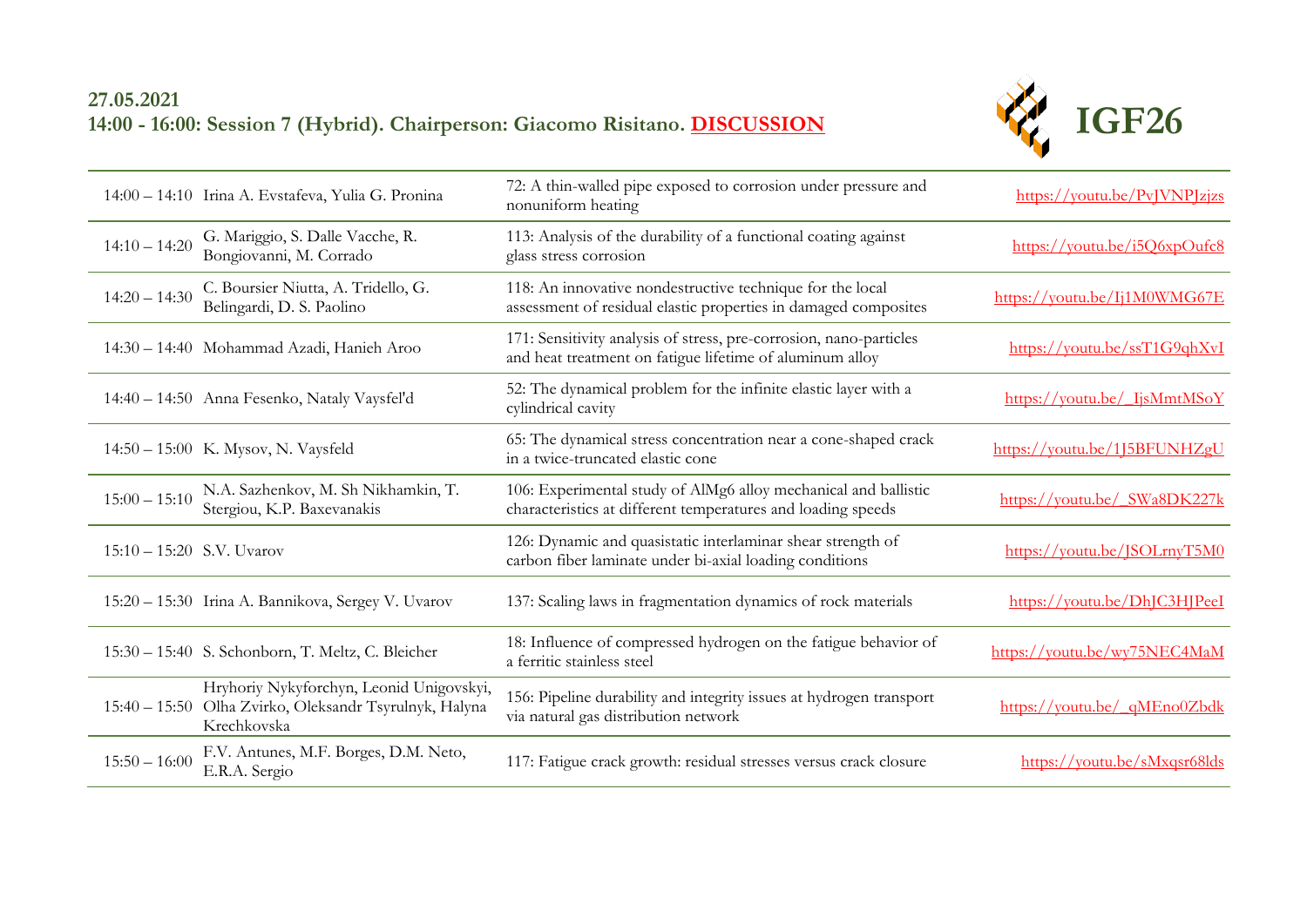## **27.05.2021 16:30 - 17:30: Session 8 (Hybrid). Chairperson: Filippo Berto. [DISCUSSION](https://youtu.be/wlRPDT1l024)**



|                 | Aprianur Fajri, Aditya Rio Prabowo, Eko<br>16:30 - 16:40 Surojo, Fitrian Imaduddin, Jung Min Sohn,<br>Ristiyanto Adiputra               | 37: Validation and Verification of Fatigue Assessment using FE<br>Analysis: A Study Case on the Notched Cantilever Beam | https://youtu.be/NodmU9Ehxwk                                        |
|-----------------|-----------------------------------------------------------------------------------------------------------------------------------------|-------------------------------------------------------------------------------------------------------------------------|---------------------------------------------------------------------|
|                 | Aprianur Fajri, Aditya Rio Prabowo, Nurul<br>16:40 - 16:50 Muhayat, Dharu Feby Smaradhana, Aldias<br>Bahatmaka                          | 38: Fatigue Analysis of Engineering Structures: State of<br>Development and Achievement                                 | https://youtu.be/H69Daol7HNw                                        |
| $16:50 - 17:00$ | Vitor E. L. Paiva, José L. F. Freire,<br>Giancarlo L. G. Bonzales, Ronaldo D.<br>Vieira, Alexsandre S. Ribeiro, Ana L.F.S.<br>d'Almeida | 49: Fatigue of buried dented pipeline specimens                                                                         | https://youtu.be/ne4H2Li8ii0                                        |
| $17:00 - 17:10$ | Sabrina Vantadori, Camilla Ronchei,<br>Daniela Scorza, Andrea Zanichelli                                                                | 51: Evaluation of fatigue strength and estimation of lifetime of<br>ductile cast irons under multiaxial loading         | $\frac{https://voutu.be/dfmqnO0EX-E}{https://voutu.be/dfmqnO0EX-E}$ |
|                 | 17:10 - 17:20 A. Chiocca, F. Frendo, L. Bertini                                                                                         | 114: Influence of residual stresses on the fatigue endurance of<br>structural components                                | https://youtu.be/Vdam28XiL2g                                        |
|                 | 17:20 - 17:30 Javad Razavi, Morten Jorgensen                                                                                            | 119: Fatigue behavior of geometrically tailored components                                                              | https://youtu.be/5ZQzYgPNQrE                                        |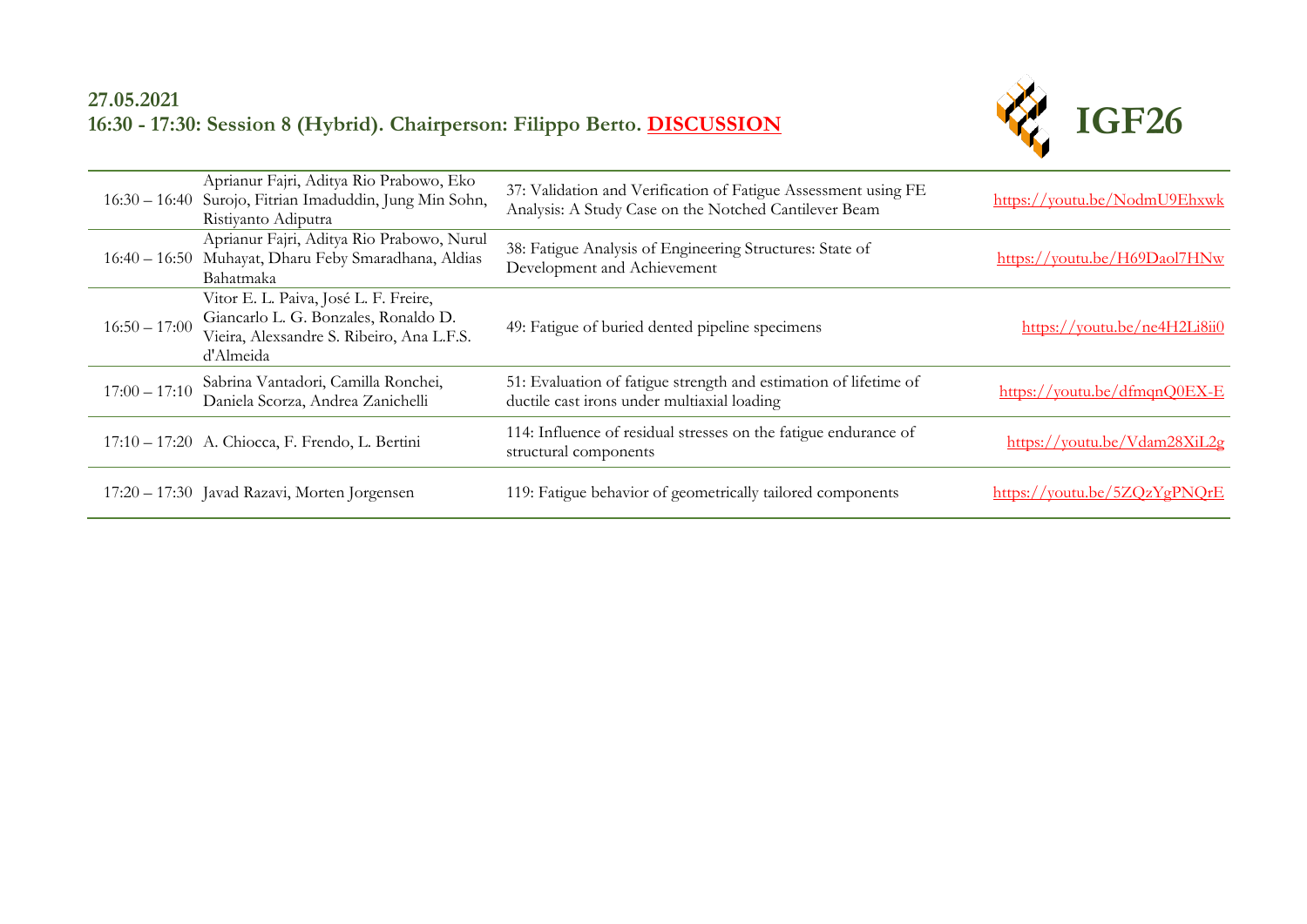## **28.05.2021 09:00 - 10:30: Session 9 (Hybrid). Chairperson: Filippo Berto. [DISCUSSION](https://youtu.be/obRFUiYld-s)**



|                 | $09:00 - 09:30$ Donato Firrao                                                                                | <b>INVITED</b> : Plastic instability in the condition of pure shear. a<br>fundamental instability of materials                                                     |                                                                     |
|-----------------|--------------------------------------------------------------------------------------------------------------|--------------------------------------------------------------------------------------------------------------------------------------------------------------------|---------------------------------------------------------------------|
| $09:30 - 09:40$ | Andreas J. Brunner, Bamber Blackman,<br>Laurent Warnet                                                       | 133: 35 Years of Standardization and Research on Fracture of<br>Polymers, Polymer Composites and Adhesives in ESIS TC4: Past<br>Achievements and Future Directions | https://youtu.be/mh6FUMPddpA                                        |
|                 | Julio A. Ruiz, Vilchez, Gonzalo M.<br>09:40 - 09:50 Dominguez Almaraz, Mario A., Sanchez<br>Medina           | 121: Maraging 300 steel under ultrasonic fatigue tests at room<br>temperature                                                                                      | https://voutu.be/5fnGtyhhGX4                                        |
|                 | 09:50 - 10:00 Quingbo Wang, Chao Gao, Filippo Berto                                                          | 130: Fatigue-resistant notched structure enabled by artificial<br>intelligence                                                                                     | https://youtu.be/uyUDtZ9BSnQ                                        |
|                 | Danilo A. Renzo, Carmine Maletta,<br>10:00 - 10:10 Emanuele Sgambitterra, Franco Furgiuele,<br>Filippo Berto | 132: Surface roughness effect on multiaxial fatigue behavior of<br>additively manufactured Ti6Al4V alloy                                                           | $\frac{https://voutu.be/W-9p0mFTci8}{https://voutu.be/W-9p0mFTci8}$ |
| $10:10 - 10:20$ | Pedro R. da Costa, Luis Reis, Manuel<br>Freitas                                                              | 153: Ultrasonic fatigue testing under biaxial stress states                                                                                                        | https://youtu.be/MGdz6Tm0vTw                                        |
|                 | 10:20 - 10:30 Lucas Braet, Petr Miarka, Stanislav Seitl                                                      | 158: Nonlinear numerical study of stainless steel IPE80 profile<br>for fatigue experiment                                                                          | $\frac{https://voutu.be/LjLl5bq ZW8}{https://voutu.be/LjLl5bq ZW8}$ |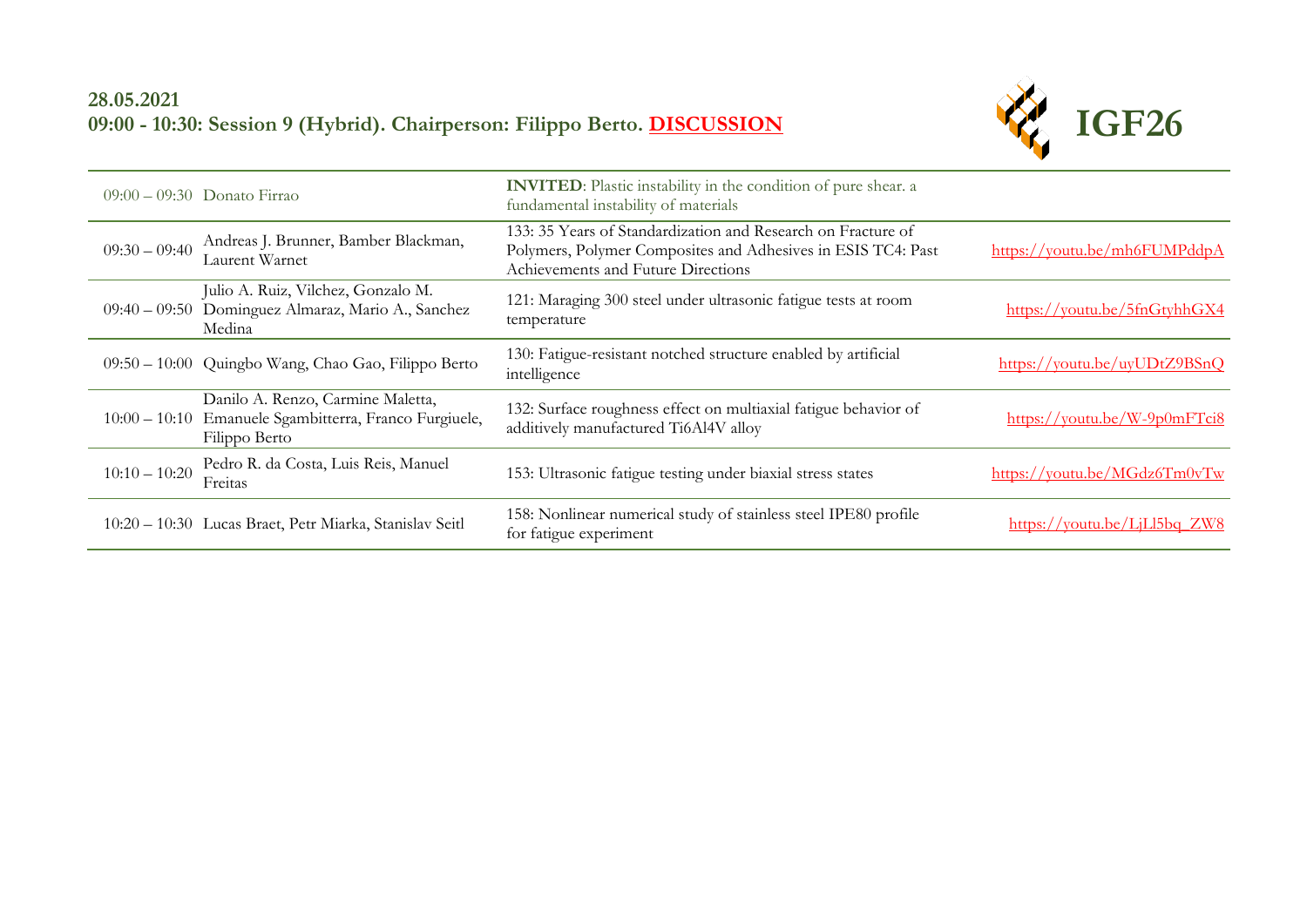## **28.05.2021 11:00 - 12:30: Session 10 (Hybrid). Chairperson: Luciana Restuccia. [DISCUSSION](https://youtu.be/obRFUiYld-s)**



|                          | 11:00 - 11:10 Tea Marohnic, Robert Basan                     | 169: Estimation of materials' parameters of strain-life fatigue<br>behavior using empirical and artificial neural networks based<br>approach | $\frac{\text{https://voutu.be/vI90111k} M_O}{\text{https://voutu.be/vI90111k} M_O}$ |
|--------------------------|--------------------------------------------------------------|----------------------------------------------------------------------------------------------------------------------------------------------|-------------------------------------------------------------------------------------|
| $11:10 - 11:20$ V. Rizov |                                                              | 26: Effects of strain recovery on longitudinal fracture in<br>continuously inhomogeneous viscoelastic beams                                  | $\frac{\text{https://voutu.be/10xhs}M\text{Fix0}}{N}$                               |
| $11:20 - 11:30$ V. Rizov |                                                              | 27: Lengthwise fracture of functionally graded beams: a study of<br>stress relaxation effects                                                | https://youtu.be/sVSgNGYBBZY                                                        |
|                          | $11:30 - 11:40$ Beibei Xiong                                 | 125: Experimental characterization of mortar with recycled PET<br>aggregate: preliminary results                                             | $\frac{https://voutu.be/n0p-WllxjPU}{https://voutu.be/n0p-WllxjPU}$                 |
| $11:40 - 11:50$          | A. M. Mirzaei, A. Sapora, M. Corrado, P.<br>Cornetti         | 136: An analytical study on pure mode II debonding of<br>composite-to-substrate joints by considering the residual strength                  | https://youtu.be/2WktKawEEpU                                                        |
| $11:50 - 12:00$          | Vladimir Chmelko, Pavel Zlabek, Tomas<br>Kosco, Marian Semes | 60: Fatigue strength of weld joint of the gas pipelines                                                                                      | https://voutu.be/ibzVytZrgBE                                                        |
| $12:00 - 12:10$          | R. Nobile, F. W. Panella, A. Pirinu, A.<br>Saponaro          | 102: Bending residual strength of damaged Al foam sandwiches<br>through UT and IRT analyses                                                  | https://youtu.be/I7pmBflyvgc                                                        |
|                          | 12:10 - 12:20 Zhen Wang, Andrea Manes                        | 103: Investigation of the biaxial flexural fracture of<br>aluminosilicate glass by smeared fixed crack method                                | https://youtu.be/DHeqEzqO4nE                                                        |
| $12:20 - 12:30$          | A. Chao Correas, M. Corrado, A. Sapora, P.<br>Cornetti       | 104: Size-effect on the apparent tensile strength of brittle<br>materials with spherical cavities                                            | https://youtu.be/2ez8BroPccI                                                        |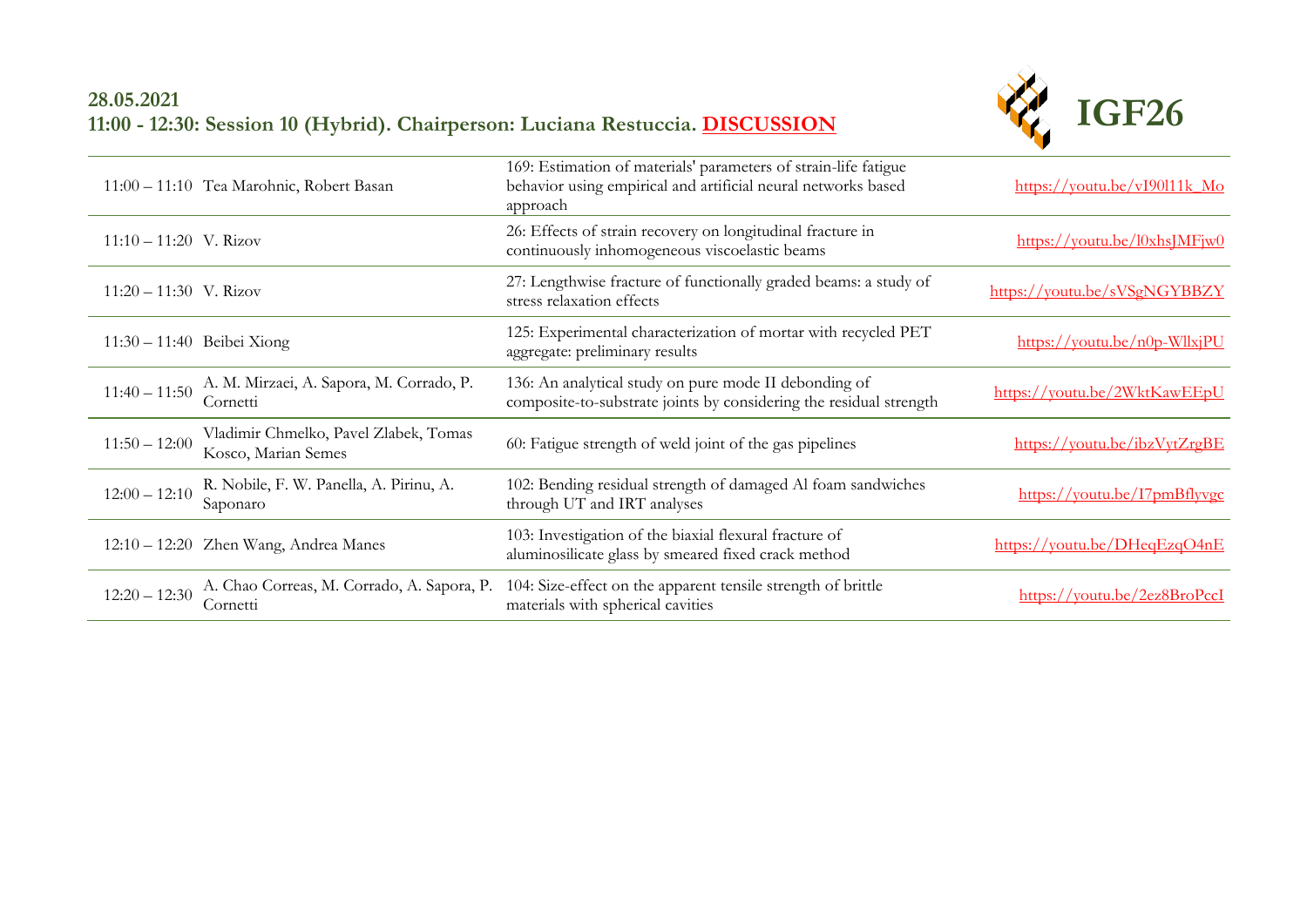## **28.05.2021 14:00 - 16:00: Session 11 (Virtual). Chairperson: Vittorio Di Cocco. [DISCUSSION](https://youtu.be/obRFUiYld-s)**



| $14:00 - 14:10$          | Pietro Foti, Seyed Mohammad Javad<br>Razavi, Filippo Berto                                                | 109: Fracture assessment of U-notched PMMA under mixed<br>mode I/II loading conditions by means of local approaches                                         | $\frac{\text{https://voutu.be/2g6D1 gU3pw}}{$                       |
|--------------------------|-----------------------------------------------------------------------------------------------------------|-------------------------------------------------------------------------------------------------------------------------------------------------------------|---------------------------------------------------------------------|
| $14:10 - 14:20$          | E. R. Sérgio, M. F. Borges, D. M. Neto, F.<br>V. Antunes                                                  | 122: Prediction of fatigue crack growth using a damage model                                                                                                | https://voutu.be/Krubwqnmta4                                        |
|                          | Branislav Dordevic, Blagoj Petrovski,<br>14:20 - 14:30 Aleksandar Sedmak, Drazan Kozak, Ivan<br>Samardzic | 87: Fracture behavior of reactor steel 20MnMoNi 55 in the<br>transition temperature region                                                                  | https://voutu.be/pddjxbeAMqs                                        |
|                          | 14:30 - 14:40 Oleg Naimark                                                                                | 143: Fracture criteria and duality of critical damage-failure<br>transitions.                                                                               | https://youtu.be/rt6SSR0kQsU                                        |
|                          | 14:40 - 14:50 O.S. Sedova, D.D. Okulova, Y.G. Pronina                                                     | 155: The effect of surface defects interaction on the strength of a<br>pressurized spherical shell                                                          | https://youtu.be/YeLGtb67qfk                                        |
|                          | 14:50 - 15:00 A. Mondal, D. Pilone, F. Felli                                                              | 177: Effect of dispersed particles on TiAl alloys fracture<br>behaviour                                                                                     | $\frac{https://voutu.be/ns2iWp-igSs}{https://voutu.be/ns2iWp-igSs}$ |
|                          |                                                                                                           |                                                                                                                                                             |                                                                     |
| $15:00 - 15:10$          | Lucie Malikova, Petr Miarka, Pavel Doubek,<br>Stanislav Seitl                                             | 147: Influence of the bi-material interface on the crack<br>propagation through a thin protective layer                                                     | https://youtu.be/Vz9UAXCXuZU                                        |
|                          | Daniele Gaetano, Fabrizio Greco, Lorenzo<br>15:10 - 15:20 Leonetti, Paolo Lonetti, Paolo Nevone<br>Blasi  | 149: Numerical prediction of transverse cracking and<br>delamination in fiber-reinforced laminates by using a two-scale<br>cohesive finite element approach | https://youtu.be/i6jc0gKXAyQ                                        |
| $15:20 - 15:30$ V. Rizov |                                                                                                           | 25: Analysis of delaminated multilayered functionally graded<br>viscoelastic beam                                                                           | https://youtu.be/gBNw9tU1k-0                                        |
| $15:30 - 15:40$          | Ibrahim T. Teke, Mustafa Akbulut, Ahmet<br>H. Ertas                                                       | 91: Topology optimization and fatigue analysis of a lifting hook                                                                                            | https://youtu.be/-C9IXmf43Tk                                        |
| $15:40 - 15:50$          | V. Di Cocco, F. Iacoviello, C. Bellini, L.<br>Mocanu                                                      | 127: Cycling model for a NiTi Shape Memory Alloy Shape                                                                                                      | https://youtu.be/GcJl0c6rCNM                                        |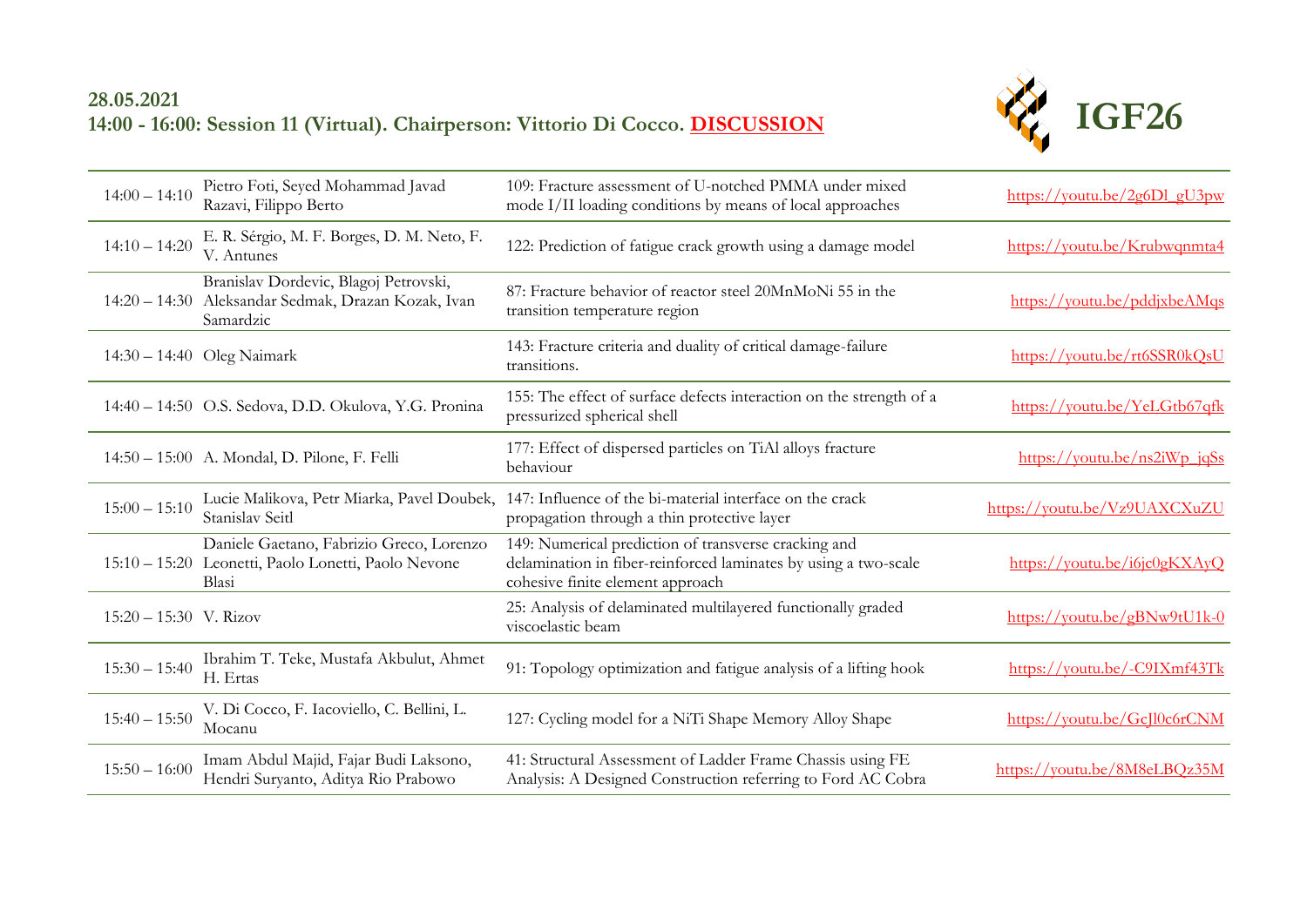## **28.05.2021 16:30 - 18:30: Session 12 (Virtual). Chairperson: Costanzo Bellini. [DISCUSSION](https://youtu.be/obRFUiYld-s)**



|                 | 16:30 - 16:40 J. L. Gonzàlez-Velazquez, E. Entezari                                                                     | 55: On the assessment of non-metallic inclusions by part 13 of<br>API 579-1/ASME FFS-1 216                                                                                                              | https://youtu.be/ChbwS1_BNG4 |
|-----------------|-------------------------------------------------------------------------------------------------------------------------|---------------------------------------------------------------------------------------------------------------------------------------------------------------------------------------------------------|------------------------------|
| $16:40 - 16:50$ |                                                                                                                         | Yuwana Sanjaya, Aditya Rio Prabowo, 43: Assessment of a Designed Wheel Rim: A Convergence Study<br>Fitrian Imaduddin, Nur Azmah Binti Nordin as Calibration Reference for Structural Analysis Using FEM | https://youtu.be/ucPPebH0w04 |
| $16:50 - 17:00$ | Julian Z.Andrade Lizarro, Stanislav Seitl,<br>Petr Miarka                                                               | 157: Mixed mode I/II fracture analysis of various concrete types                                                                                                                                        | https://youtu.be/Hyl1UtlUcm8 |
|                 | $17:00 - 17:10$ Anass Gouya                                                                                             | 4: Optimization of parameters on the failure stress behavior of<br>strands using Taguchi's method                                                                                                       | https://youtu.be/j9wKSQbm8Eo |
|                 | 17:10 - 17:20 Fedulov Boris, Fedorenk Alexey                                                                            | 19: Topology optimization with space orientation of<br>reinforcement                                                                                                                                    | https://youtu.be/oKNR2pZnWss |
| $17:20 - 17:30$ | Nunez, Rafael Rodriguez, Aitor Landaberea inspection intervals for railway axles.                                       | Carlos Mallor, Susana Calvo, José Luis 83: On the use of probabilistic fatigue life estimation in defining                                                                                              | https://voutu.be/UqVN79xBRk4 |
| $17:30 - 17:40$ | Marcos Sanchez, Sergio Cicero, Borja<br>Arroyo                                                                          | 3: Assessment of notched Polyvinyl chloride (PVC) tubular<br>beams using the Theory of Critical Distances and Finite Element<br>analysis                                                                | https://youtu.be/JR2MBgiVQG4 |
|                 | G. Saatsakis, D. Linardatos, G. Karpetas, N.<br>Fountos, I. Kandarakis, I. Valais, C. Michail                           | 17:40 – 17:50 Kalyvas, K. Ninos, A. Bakas, E. Lavdas, G. 7: On the thermal response of LuAG:Ce single crystals                                                                                          | https://youtu.be/CFdp9zRPzvQ |
| $17:50 - 18:00$ | Di Carolo, Umberto Galietti                                                                                             | Davide Palumbo, Rosa De Finis, Francesca 34: Considerations on the Thermoelastic Effect in proximity of<br>crack tips on Titanium and Aluminium: a new formulation                                      | https://voutu.be/j5oeeUF9KvQ |
| $18:00 - 18:10$ | Yoshimoto, Masayuki Yamamoto                                                                                            | Saki Hayashi, Tomoya Kawabata, Masayuki 95: Embrittlement by Tramp Element and Determination of its<br>Allowable Content for Electric Furnace Steels                                                    | https://youtu.be/l0omgAF-F6w |
|                 | Beatrice<br>Maria<br>Abrami,<br>Lorenzo<br>18:10 - 18:20 Montensano, Marialaura Tocci, Annalisa<br>Pola, Marcello Gelfi | 138: High temperature wear behavior of Al-Mg-Sc alloy<br>produced by laser powder bed fusion                                                                                                            | https://youtu.be/PbQci1PDEfM |
|                 | 18:20 - 18:30 Sergio Cicero, Sergio Arrieta                                                                             | 1: Some thoughts about the application of the Master Curve<br>methodology to ferritic steels containing notches                                                                                         | https://voutu.be/SEhbfD-fluI |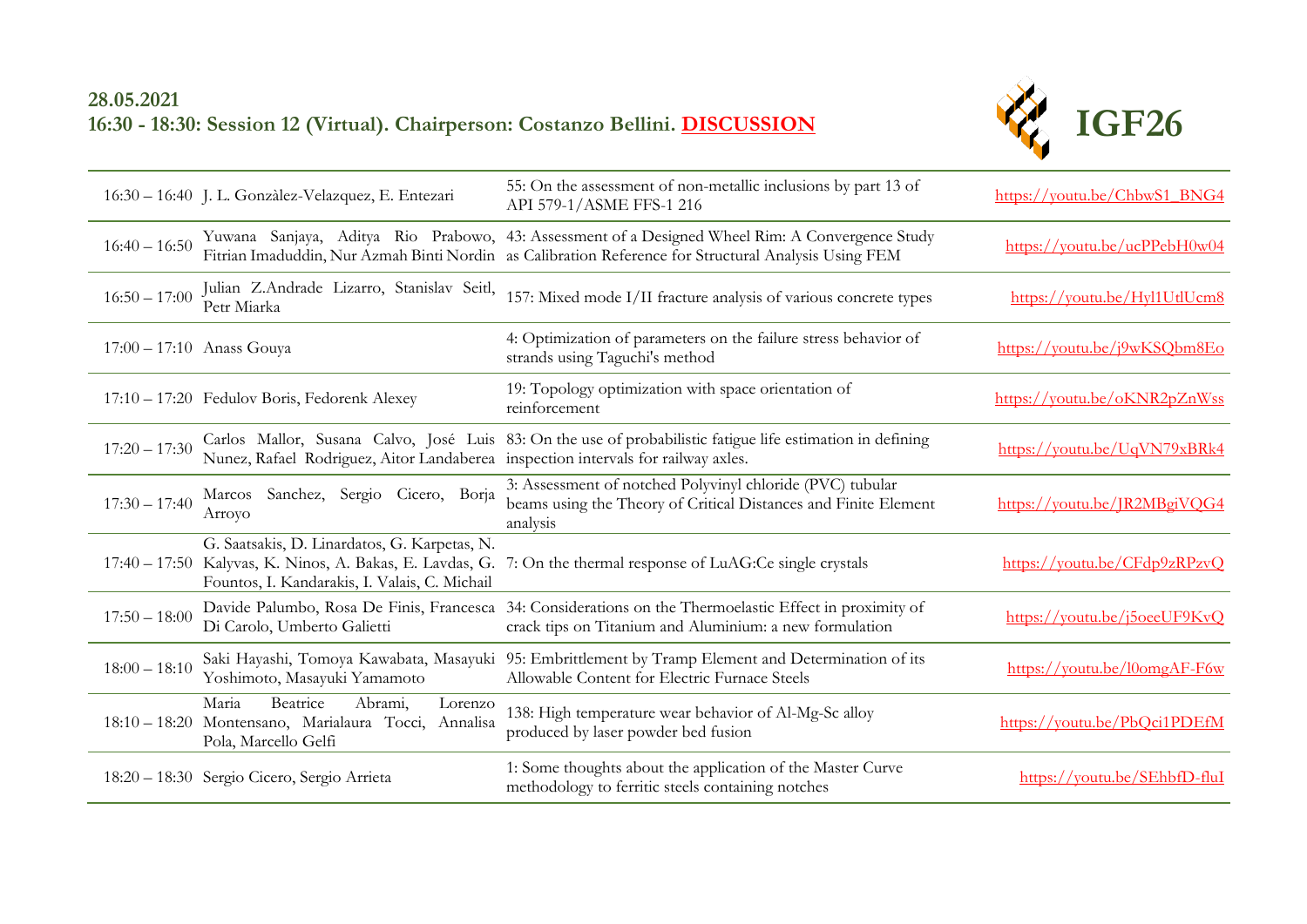## **31.05.2021 09:00 - 10:30: Session 13 (Virtual). Chairperson: Vittorio Di Cocco. [DISCUSSION](https://youtu.be/xZpCYML-CX4)**



| $09:00 - 09:10$ | Niki Martini, Vaia Koukou, Christos<br>Michail, George Fountos                                                                                          | 8: Dual energy X-ray method for kidney stones and<br>atherosclerotic plaques structural integrity characterization                                                       | https://youtu.be/a4LCHmONvPE                                    |
|-----------------|---------------------------------------------------------------------------------------------------------------------------------------------------------|--------------------------------------------------------------------------------------------------------------------------------------------------------------------------|-----------------------------------------------------------------|
| $09:10 - 09:20$ | Dionysios Linardatos, Vaia Koukou, Niki<br>Martini, ANastasios Konstantinidis,<br>Athanasios Bakas, George Fountos, Ioannis<br>Valais, Christos Michail | 9: Assessing the Information Content of a Non-Destructive<br>Testing CMOS Imaging Detector                                                                               | https://voutu.be/L5uZQE496Gg                                    |
| $09:20 - 09:30$ | Singgih Dwi Prasetyo, Iwan Istanto, Joung<br>Hyung Cho, Aditya Rio Prabowo                                                                              | 42: Investigation of Sulfur Melter Heating Coil as an Industrial<br>Product: A Study Case on Technical Design and Structural<br>Inspection                               | $\frac{https://voutu.be/3OMdjDIK8}{https://voutu.be/3OMdjDIK8}$ |
| $09:30 - 09:40$ | Muhammad Faiz Dzulfiqar, Aditya Rio<br>Prabowo, Ridwan Ridwan, Haris Nubli                                                                              | 46: Assessment on the Designed Structural Frame of the<br>Automatic Thickness Checking Machine - Validation in finite<br>element method                                  | https://youtu.be/oqYIYUWpsSc                                    |
| $09:40 - 09:50$ | Poorya Karvan, Seyed Mohammad Javad<br>Razavi, Filippo Berto, Chiara Bertolin                                                                           | 54: Effect of Climate-Induced Parameters on Fracture Properties<br>of Semi-Circular Coated Wooden Specimens Under Three-Point<br>Bending                                 | $\frac{https://youtu.be/a-pdfoX_ZXY}{?}$                        |
|                 | 09:50 - 10:00 Fuzuli Agri Akcay                                                                                                                         | 57: Prediction of Ductile Fracture Loci of Structural Steels and<br>Aluminum Alloys Using KAEB Concept and MSS Criterion                                                 | https://youtu.be/FJNAiR1DINg                                    |
| $10:00 - 10:10$ | K. Kaklis, O. Saubi, R. Jamisola, Z.<br>Agioutantis                                                                                                     | 61: A preliminary application of a machine learning model for<br>the prediction of load variation in three-point bending tests<br>based on the acoustic emission signals | https://youtu.be/YKmI6MlKK28                                    |
| $10:10 - 10:20$ | Toru Yagi, Yasuhito Imai, Tomoya<br>Kawabata                                                                                                            | 96: Investigation of Pop-in Formation Mechanism in Fracture<br>Toughness Test of Welded Joint and Improvement of<br>Acceptance Criteria                                  | https://youtu.be/kqviCBkkEl8                                    |
| $10:20 - 10:30$ | A. Kansy, M. Kaynak C. Bleigher, H.<br>Kaufmann                                                                                                         | 140: Investigation of the statistical and geometrical size effect on<br>the fatigue strength of EN-GJL-300 under consideration of the<br>graphite morphology             | https://youtu.be/uC7CqwSw5Eo                                    |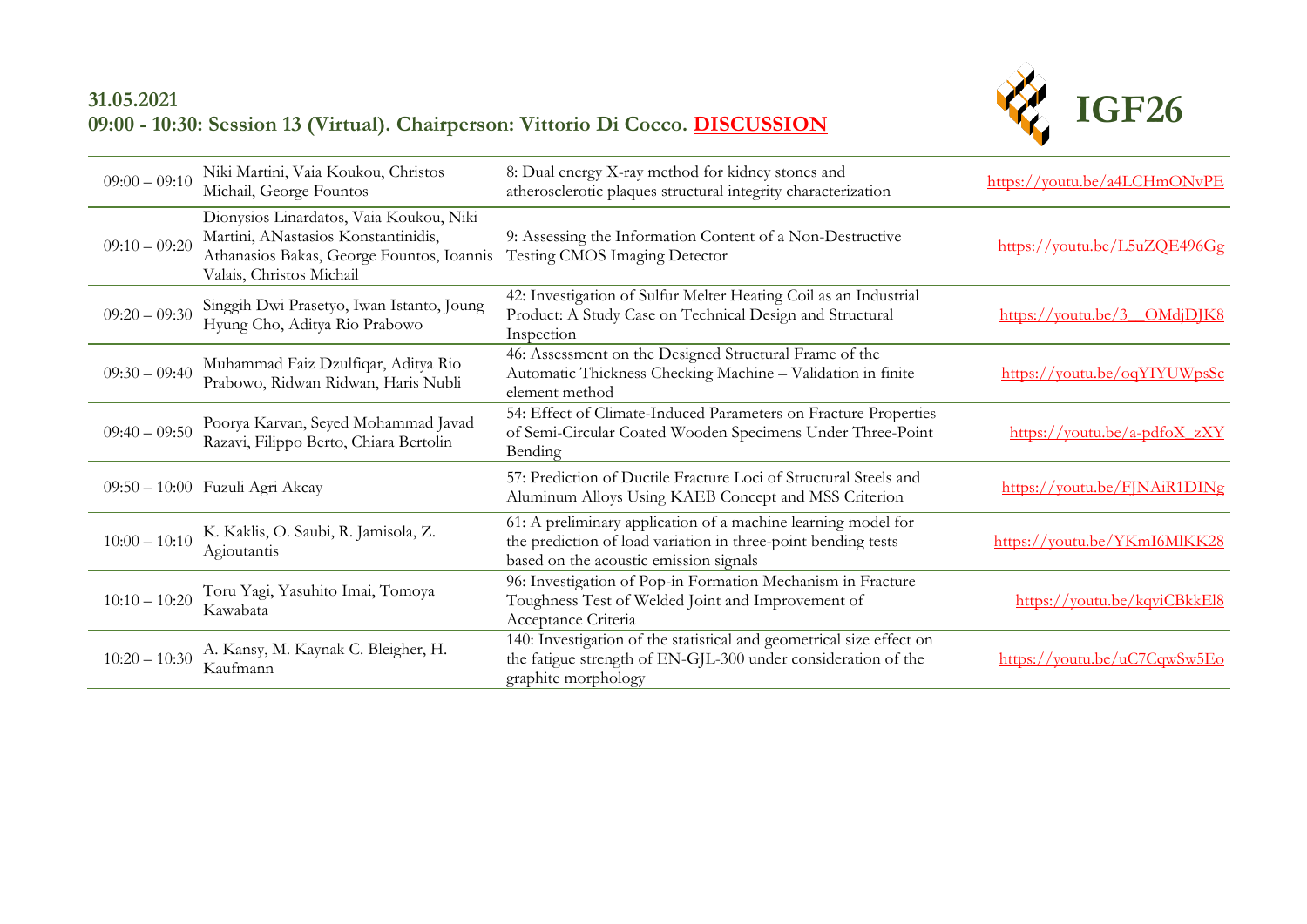## **31.05.2021 11:00 - 12:30: Session 14 (Virtual). Chairperson: Donato Firrao. [DISCUSSION](https://youtu.be/xZpCYML-CX4)**



|                 | Sahand P. Shamchi, Behzad V. Farahani,<br>11:00 - 11:10 Dongyuan Hu, Minqiang Jiang, Xiaosu Yi,<br>Pedro M. G. P. Moreira | 174: Influence of Electrical Modification on the Mechanical<br>Properties of Carbon/Epoxy Laminates                                                                          |                                                                     |
|-----------------|---------------------------------------------------------------------------------------------------------------------------|------------------------------------------------------------------------------------------------------------------------------------------------------------------------------|---------------------------------------------------------------------|
|                 | 11:10 - 11:20 Tatyana Tretyakova                                                                                          | 108: Estimation the influence of non-monotonic loading regimes<br>on the Portevin - Le Chatelier effect in the Al-Mg alloy:<br>experimental study by using the DIC-technique | https://youtu.be/L7kDKBzD62I                                        |
|                 | 11:20 - 11:30 S. Mousa, A.A. Abd-Elhady, H. Sallam                                                                        | 120: Fracture behavior of cracked small punch test specimens<br>made of Epoxy Reinforced by Hybrid Nanoparticles                                                             | https://youtu.be/nXWypHDt $kY$                                      |
|                 | I. G. Oliveira, J. M. Pardal, J. A. F. O.<br>11:30 - 11:40 Correira, L. S. Araujo, L. Benini, S. Tavares,<br>F. Berto     | 178: Microstructural characterization of an ancient iron bridge in<br>Brazil                                                                                                 | https://youtu.be/Ii2EYHGmYq4                                        |
| $11:40 - 11:50$ | M.F.MO. Rosas, R.D.S.G. Campilho, R.D.F<br>Moreira                                                                        | 10: Numerical analysis of geometrical modification combinations<br>of the tensile strength of tubular adhesive joints                                                        | $\frac{https://voutu.be/phi16pPE4Dw}{https://voutu.be/phi16pPE4Dw}$ |
|                 | R.F.P. Resende, B.F.P. Resende, I.J.<br>11:50 - 12:00 Sanchez-Arce, L.D.C. Ramalho, E.D.S.G.<br>Campilho, J. Belinha      | 11: Meshless approach to material plasticity in adhesive joints                                                                                                              | https://youtu.be/M0aYtDc2OVY                                        |
| $12:00 - 12:10$ | A.F.M. Silva, L.M.C. Peres, R. D.S.G.<br>Campilho, R.J.B. Rocha                                                           | 12: Impact loading analysis of tubular adhesive joints                                                                                                                       | https://youtu.be/vekYIwiGhRI                                        |
| $12:10 - 12:20$ | Isdro Sanchez-Arce, Diogo C. Goncalves,<br>Luis D. C. Ramalho, Raul D.S.G:<br>Campilho, Jorge A.O.P. Belinha              | 13: Meshless and hyper-elastic implementation to analyse flexible<br>adhesives                                                                                               | https://youtu.be/rrWD8xSEQjc                                        |
| $12:20 - 12:30$ | Rizk Dwi Ardika, Teguh Triyono, Nurul<br>Muhayat Triyono                                                                  | 24: A review porosity in aluminum welding                                                                                                                                    | https://youtu.be/qWf ICBDfz4                                        |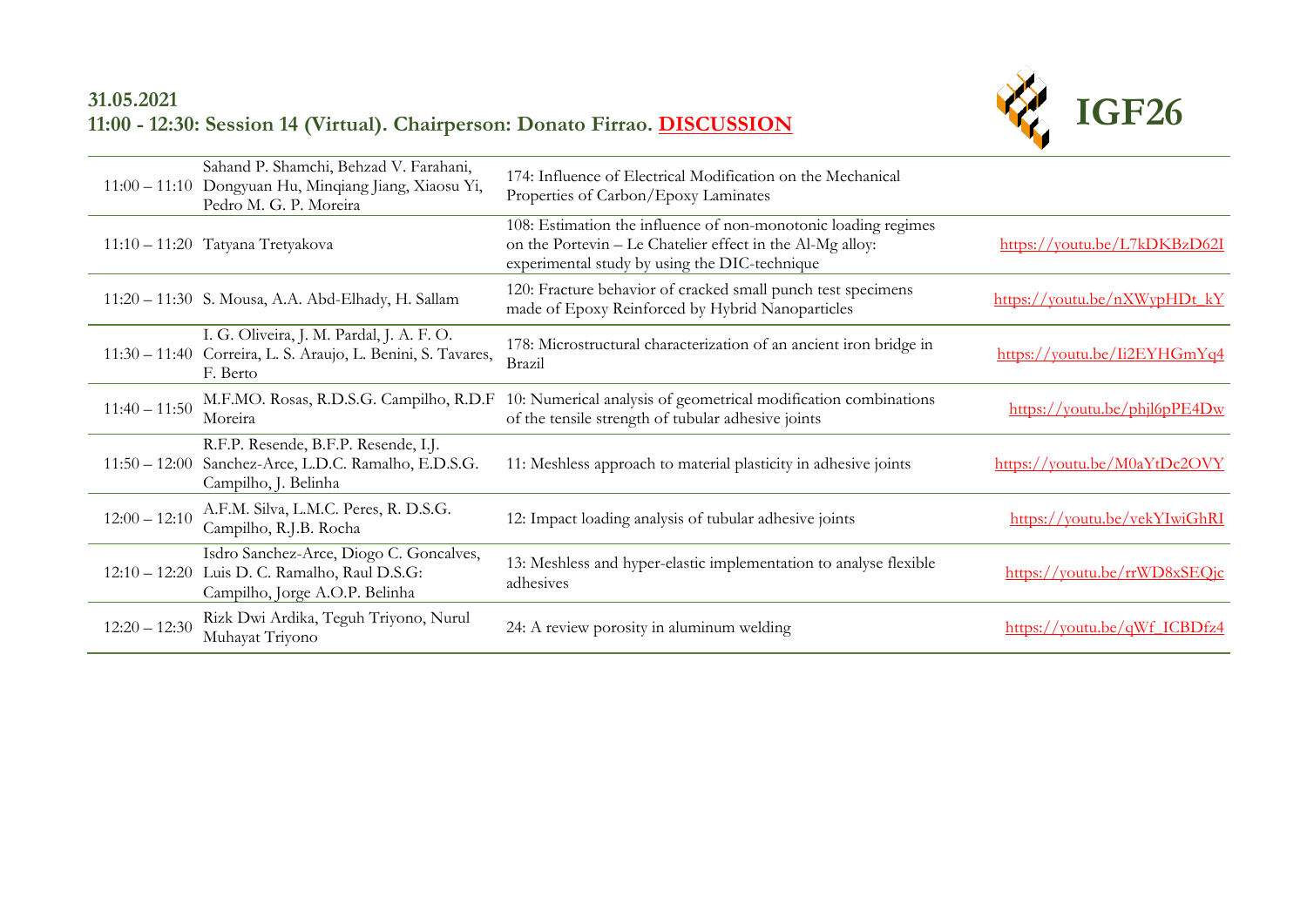## **31.05.2021 14:00 - 16:00: Session 15 (Virtual). Chairperson: Carmine Maletta. [DISCUSSION](https://youtu.be/ddWhBeeTmFw)**



| $14:00 - 14:10$ | A.L. Ramalho, F.V. Antunes, J.A.M.<br>Ferreira                                             | 30: Simulation of crack growth in T-welded joints - residual<br>stress field effect                                                                                               | https://youtu.be/vGPnNDQMiko |
|-----------------|--------------------------------------------------------------------------------------------|-----------------------------------------------------------------------------------------------------------------------------------------------------------------------------------|------------------------------|
|                 | 14:10 - 14:20 P. Ferro, R. Meneghello, F. Berto                                            | 44: Setup of a numerical model for the Post Welding Heat<br>Treatment simulation of steel joints                                                                                  | https://youtu.be/OUAyt_paANA |
| $14:20 - 14:30$ | Ashley Amanda Freeman, Di Wan, Chiara<br>Bertolin                                          | 53: Examining the effect of indentation separation on the<br>properties of proteinaceous adhesive films                                                                           | https://youtu.be/ewnkyD3PmXs |
| $14:30 - 14:40$ | Song Wei, Xuesong Liu, Ping Wang, Yong<br>Liu, Filippo Berto                               | 66: Strength mismatch effect on residual stress of 10CrNi3MoV<br>steel multipass butt-welded joints                                                                               | https://youtu.be/0mnYAkDXglQ |
| $14:40 - 14:50$ | Song Wei, Ping Wang, Xuesong Liu, Di<br>Wan, Filippo Berto                                 | 67: Fatigue crack growth rates of 10CrNi3MoV steel welded<br>joints considering the stress ratio                                                                                  | https://youtu.be/GuHAmQ4pAUY |
| $14:50 - 15:00$ | Radzeya Zaidi, Drazan Kozak, Aleksandar<br>Sedmak, Snezana Kirin, Marina Franulovic        | 86: Risk assessment based on analytical evaluation of structural<br>integrity of drilling rig welded pipe                                                                         | https://voutu.be/wsnXygc5m 8 |
| $15:00 - 15:10$ | Mihajlo Arandelovic, Simon Sedmak,<br>Radomir Jovicic, Drazan Kozak, Branislav<br>Dordevic | 88: Numerical simulation of crack growth in a welded joint with<br>defects                                                                                                        | https://youtu.be/dGovn5jlO0Q |
| $15:10 - 15:20$ | A. Visentin, A. Campagnolo, V. Babini, G.<br>Meneghetti                                    | 90: Automated Implementation of the Peak Stress Method for<br>fatigue assessment of complex welded structures                                                                     | https://youtu.be/uY-WZuFb2P8 |
| $15:20 - 15:30$ | L. Vecchiato, B. Besa, A. Campagnolo, G.<br>Meneghetti                                     | 98: Fatigue lifetime estimation of welded steel joints under<br>variable amplitude loadings using the Peak Stress Method                                                          | https://youtu.be/UIRA4BfAkcM |
| $15:30 - 15:40$ | Sergey Smirnov, Dmitry Konovalov, Irina,<br>Veretennikova, Aleksander Pestov               | 101: Adhesive strength of an epoxy-based adhesive joint under a<br>complex stress state                                                                                           | https://youtu.be/rm1iYi0KFJA |
| $15:40 - 15:50$ | P. Russo Spena, G. Bruno, M. De Maddis,<br>F. Lombardi, L. Panza, E. Traini                | 111: Influence of electrode wear on fracture of spot welds during<br>shear tension test                                                                                           | https://youtu.be/Hu8oNZdhHYg |
|                 | 15:50 - 16:00 F. Leoni, P. Ferro, F. Berto                                                 | 129: Preliminary Finite Element assessment of residual stresses in<br>dissimilar AA6082-S355 butt welded joints produced with the<br>Hybrid Metal Extrusion and Bonding technique | https://voutu.be/Mt0g6UaaocE |